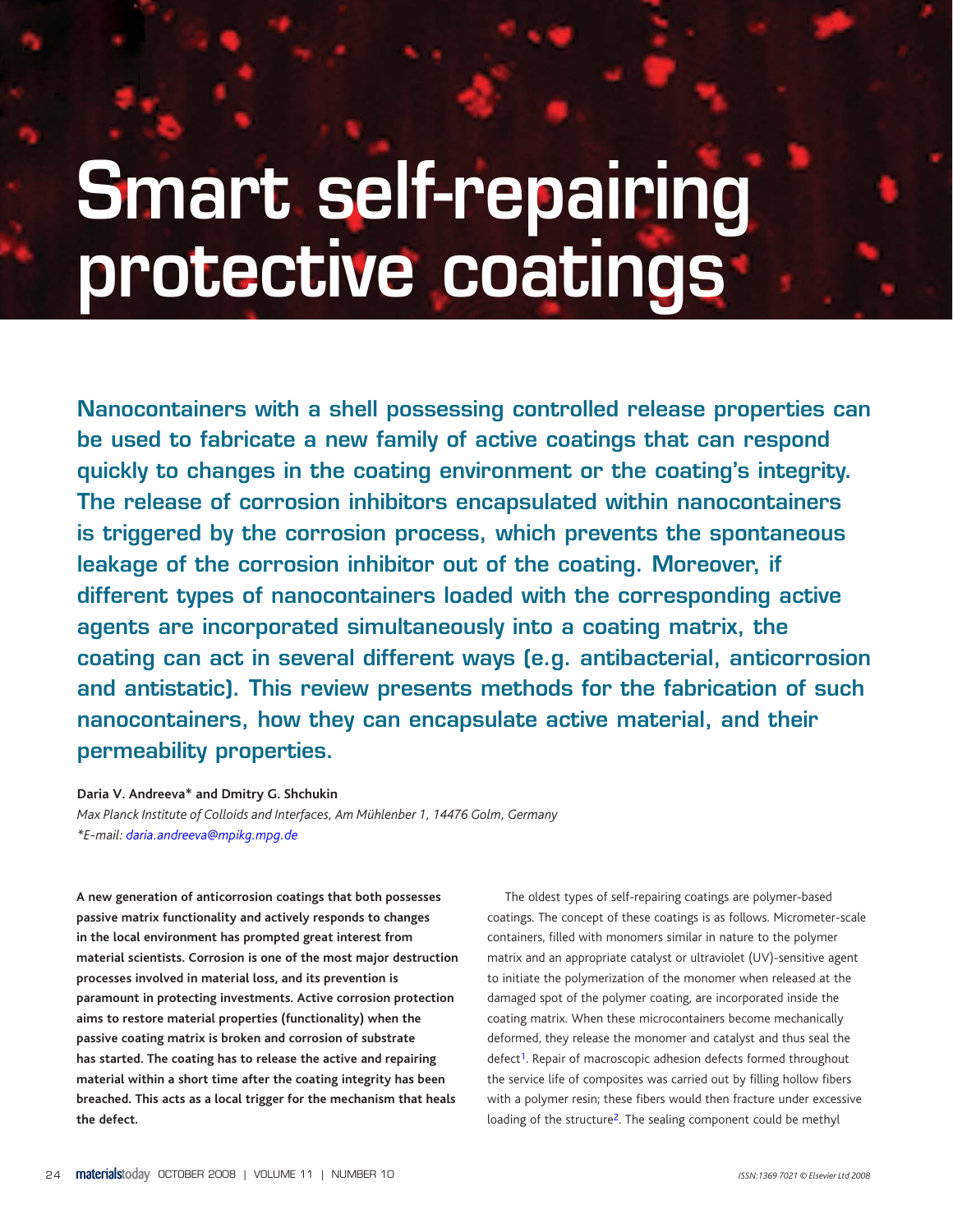# Smart self-rapairing protective coatings **REVIEW**



◈

Another approach to hybrid self-healing coatings is based on the use of inhibitors that can be released from the coating system. However, the direct introduction of inhibitor components into protective coatings very often leads to the deactivation of a corrosion inhibitor and degradation of the polymer matrix<sup>6</sup>. To overcome this, several systems entrapping the inhibitor and preventing its direct interaction with the coating matrix have been developed. One, quite simple, approach to inhibitor entrapment is based on the complexation of organic molecules by cyclodextrin<sup>7</sup>; another is based on the use of oxide nanoparticles, which can play the role of nanocarriers for corrosion inhibitors adsorbed on their surface. Immobilization of Ce3+ ions on the surface of  $ZrO<sub>2</sub>$  nanoparticles was achieved during the synthesis of a nano-sol by the controlled hydrolyzation of the precursor with a Ce-containing aqueous solution<sup>8</sup>. The inhibition of inorganic ions can also be incorporated by exchangeable ions associated with cation- and anion-exchange solids. Ca(II) and Ce(III) cation-exchanged bentonite anticorrosion pigments are prepared by the exhaustive exchange of naturally occurring bentonite<sup>9</sup>. For anion-exchange solids, the release of inhibitor anions can be provoked by aggressive corrosive chloride ions<sup>10</sup>.

methacrylate, 2-ethylhexyl methacrylate, tertiary butylaminoethyl methacrylate and lauryl methacrylate for fixing adhesion of the polypropylene matrix3,4. Polyelectrolyte-based aqueous poly(L-lysine) graft-poly(ethylene glycol) was employed as the self-healing agent in an oxide-based tribosystem<sup>5</sup>. The barrier properties of a damaged coating can also be recuperated by a simple blocking of the defects with insoluble precipitates.

Several approac[he](#page-6-0)s have been developed so far to fabricate microand nanocontainers<sup>11</sup>. One approach is based on the self-assembly of lipid molecules or amphiphilic block copolymers into spherically closed bilayer structures (vesicles)<sup>12,13</sup>. These relatively unstable structures then undergo cross-linking to stabilize the nanocontainer shell. A second approach is to use dendrimers or hyperbranched polymers as nanocontainers<sup>14,15</sup>. However, in this case the particle preparation is a rather costly and time-consuming procedure, limiting any possible applications and scaling up. A third procedure involves suspension and emulsion polymerization around latex particles to form a cross-linked polymer shell. This method allows one to obtain hollow nanoshells from as small as 100 nm in a simple one-step procedure $16,17$ .

The most important aspect in the design of new active coatings is to make nanocontainers that have good compatibility with the matrix components, that can encapsulate and maintain the active material, and that possess a shell with permeability properties that can be controlled by external stimuli. In order to develop functionalized microand nanocontainers, one has to combine several properties in the shell

structure and composition. Depending on the nature of the 'smart' materials (e.g. polymers, nanoparticles) introduced into the container shell, various stimuli can induce reversible and irreversible shell modifications: pH, ionic strength, temperature, ultrasonic treatment, the presence of an alternating magnetic field or electromagnetic field.

OCTOBER 2008 | VOLUME 11 | NUMBER 10 **materialst**oday 25

MT1110p24\_31.indd 25 18/09/2008 15:15:43

 $\bigoplus$ 

The different responses that can be observed vary from fine effects, like tunable permeability, to more profound ones, like total rupture of the container shell. How a "smart" coating acts in response to a chemical trigger (pH, ionic strength) is shown schematically in Fig. 1.

The approaches described above provide the general route for shell formation. The next step in the fabrication of nanocontainers suitable for self-repairing anticorrosion coatings is to make the nanocontainer shell sensitive to the corrosion process, or another external trigger, in order to activate the release of the encapsulated inhibitor species. This task can be achieved by employing the layer-by-layer (LbL) assembly approach in the formation of the nanocontainer shell<sup>18</sup>. This procedure entails the LbL deposition of charged species (e.g. polyelectrolytes, nanoparticles, biomaterials) as films on the surface of containers. Polyelectrolytes are macromolecules carrying a relatively large number of functional groups that are either charged or, under suitable conditions, can become charged. The molecules may be either polycations or polyanions, or both, depending upon the functional groups present<sup>19-21</sup>. Polyelectrolyte films are able to change their chemical composition with pH since the degree of dissociation of the polyelectrolytes is pH sensitive. The films can be made to be richer in one polymer than in the other by working in a pH regime in which one of the polymers is weakly charged while the other is strongly charged. Thus, the polyelectrolyte composition can be prepared to be rich in the polycation or in the polyanion, or can be relatively equivalent in both. This property is exclusive to combinations of weak–weak and weak– strong polyelectrolytes. Active species deposited as a component of

*Fig. 1 The mechanism of self-healing action of a 'smart' anticorrosion coating.*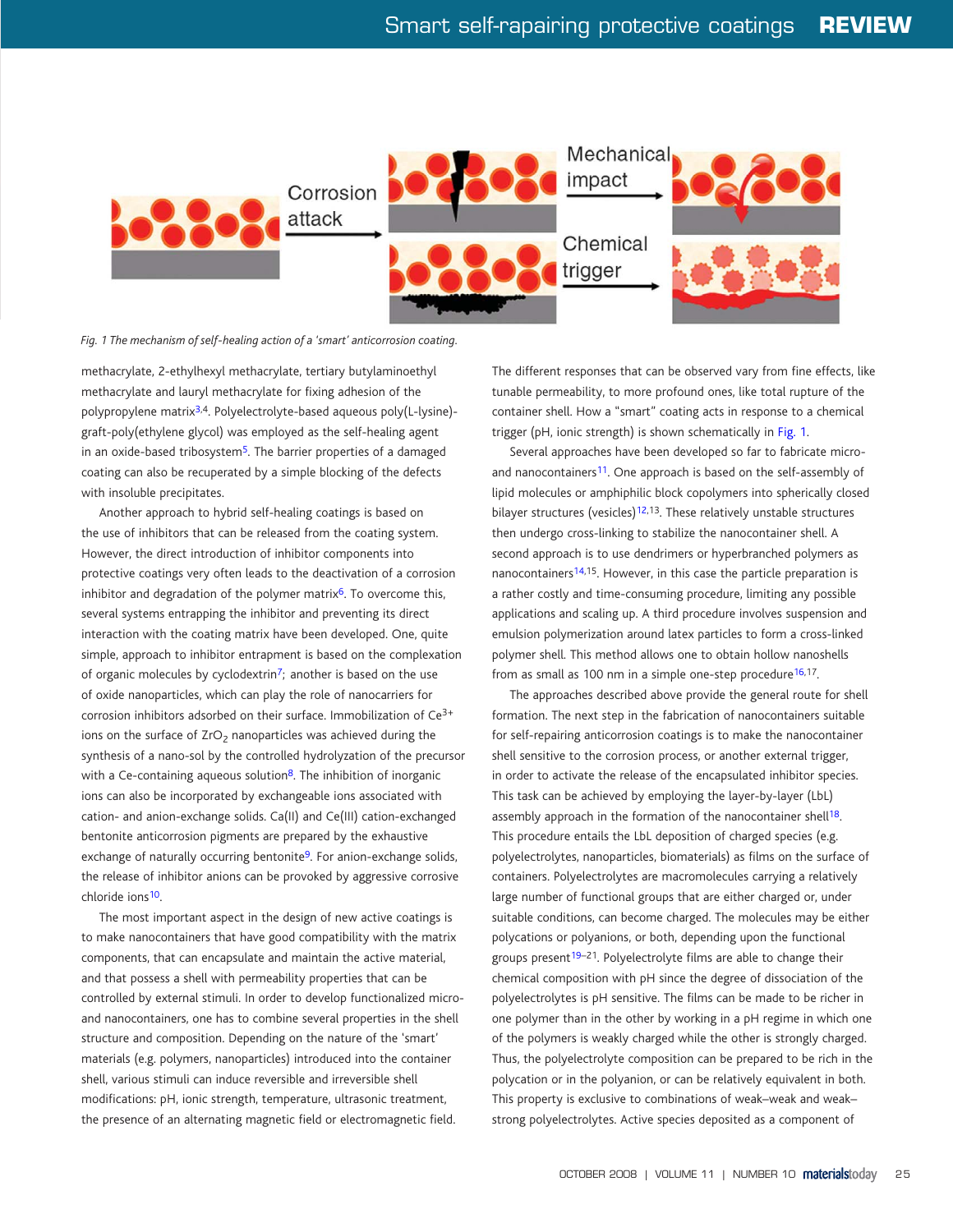## ◈

# **REVIEW** Smart self-rapairing protective coatings



the polyelectrolyte film are able to be released on demand. The shell of the resulting polyelectrolyte containers is semipermeable and sensitive to a variety of physical and chemical conditions (mechanical impact, change in pH) in the surrounding medium, enabling it to regulate the release of the entrapped inhibitor species. The mechanism of the smart self-healing process is shown in Fig. 1. Nanocontainers able to regulate the storage/release of an inhibitor can thus be constructed with nanometer-scale precision.

#### **Polyelectrolyte multilayers**

The self-repairing properties of the polyelectrolyte multilayer system are based on the following mechanisms: (i) the polyelectrolytes have pH-buffering activity and can stabilize the pH between 5 and 7.5 at the metal surface in corrosive media<sup>22</sup>; (ii) the inhibitors are released from polyelectrolyte multilayers only after the start of the corrosion

The scanning vibrating electrode technique (SVET) used allows current density maps over the selected surface of the sample to be measured, thus monitoring local cathodic and anodic activity in the corrosion zones<sup>27</sup>. Aluminum plates covered by standard  $SiO_x/ZrO_x$  sol–gel<sup>28–33</sup> films were used to compare the efficiency

process, preventing the corrosion from propagating directly in the damaged area; (iii) polyelectrolytes forming the coating are relatively mobile and have the ability to seal and eliminate the mechanical cracks of the coating23. The design of our novel anticorrosion system is shown schematically in Fig. 2. The poly(ethyleneimine) (PEI, MW ~ 600-1000 kDa, Sigma-Aldrich), poly(styrene sulfonate) (PSS, MW ~ 70 kDa, Sigma-Aldrich) and corrosion inhibitor 8-hydroxyquinoline (8HQ)24–26 nanolayers are deposited on the pretreated Al alloy by spray drying from a 2 mg/ml solution of polyelectrolytes in a water/ethanol (1:1, v/v) mixture.

*Fig. 3 (a) Scanning vibrating electrode measurements of the ionic currents above the surface of a scratched Al alloy covered by a standard sol–gel film (scale units: µA/cm2; spatial resolution: 150 µm; solution: 0.1 M NaCl). (b) Photographs of the corrosion degradation of a scratched sol–gel film during the SVET experiment (the scratch is shown by the arrows). The contrast inversion from 6 to 16 h may be due to an increase in thickness caused by corrosion. (Reprinted with permission from23. © 2008 Wiley-VCH.)*

26 **materialstoday** OCTOBER 2008 | VOLUME 11 | NUMBER 10

MT1110p24\_31.indd 26 18/09/2008 15:15:45

 $\bigoplus$ 

*Fig. 2 The polyelectrolyte/inhibitor corrosion protection system on Al alloy.*



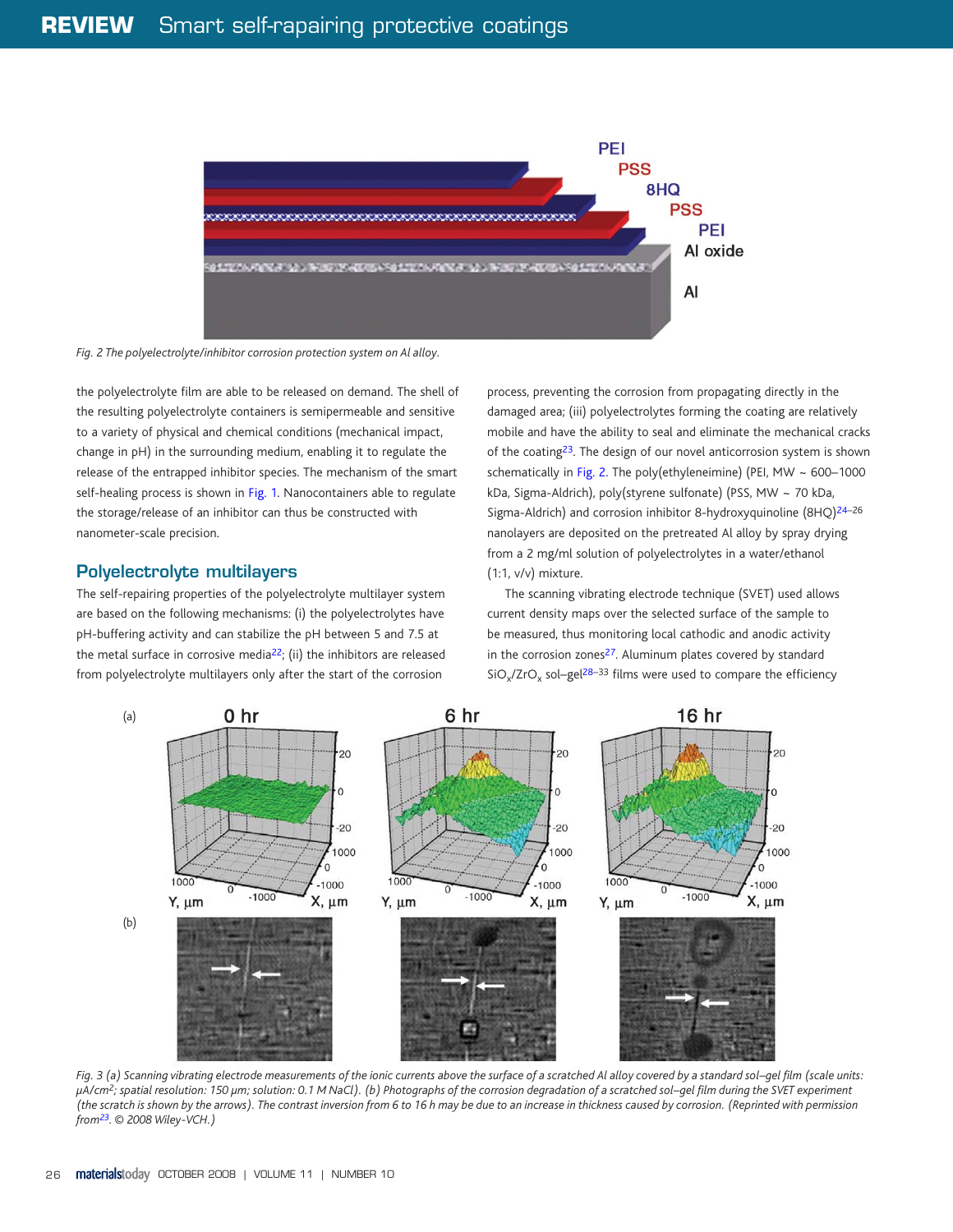

of polyelectrolyte-based coatings. Both coatin[gs w](#page-6-0)ere mechanically scratched (2 mm long) (Figs. 3b and 4b) in order to stimulate the corrosion degradation of the Al surface and 0.1 M NaCl solution was added immediately before the first scan. Fig. 3a shows the local current maps over the sol–gel-coated Al alloy surface. Well-defined anodic activity was observed on the Al surface immediately after immersion in the 0.1 M NaCl solution. This activity became more intense with immersion time, resulting in the development of defects over the whole surface of the sample and ultimately to the total corruption of the Al surface.

The samples with polymer/inhibitor coating exhibited dramatically different behavior. Neither anodic activity nor corrosion products were observed for the experiment time of 16 h (Fig. 4a). It is amazing that even a 1-nm-thick polyelectrolyte/inhibitor coating provides effective corrosion protection for the Al alloy. The corrosion inhibitor incorporated as a component of the LbL film into the protective coating is responsible for this effective corrosion suppression. Both mechanical and polyelectrolyte swelling due to changes in local pH rupture the polyelectrolyte film, causing the localized release of the encapsulated inhibitor at the damaged part of the metal surface. Therefore, the inhibitor release occurs in response to the corrosion attack. This results in the termination of the corrosion process and the prolongation of corrosion protection. The long-term coating stability

in a corrosive environment was studied by dipping the samples in aqueous NaCl solution at 20°C (Fig. 5). Corrosion defects could be observed after 12 h of immersion in 0.1 M NaCl on unmodified Al (Fig. 5, right), whereas the sample with the polymer/inhibitor complex did not exhibit any visible signs of corrosion attack even after 21 days

of immersion (Fig. 5, left). Furthermore, infrared spectra of the covered samples exhibited all the characteristic bands of the polymers and the inhibitor after dipping the protected Al plate in NaCl solution.

#### **Nanocontainers inside the coating**

Another approach for fabrication of feedback coatings is the use of natural or artificially synthesized inhibitor hosts. Halloysites (Fig. 6), which are one of the most abundant natural nanotubes, have recently been applied as containers in the automotive and maritime industries.

OCTOBER 2008 | VOLUME 11 | NUMBER 10 **materialst**oday 27

MT1110p24\_31.indd 27 18/09/2008 15:15:48



*Fig. 4 (a)Scanning vibrating electrode measurements of the ionic currents above the surface of the scratched Al alloy covered by the polyelectrolyte/inhibitor coating (scale units: µA/cm2; spatial resolution: 150 µm; solution: 0.1 M NaCl). (b) Photographs of the behaviour of the scratched surface during the SVET experiments (the scratch is shown by the arrows). (Reprinted with permission from Andreeva et al.23. © 2008 Wiley-VCH.)*



*Fig. 5 Long-term corrosion test: Al alloy covered by polyelectrolyte/inhibitor (left) and unmodified Al plate (right). (Reprinted with permission from Andreeva et al.23. © 2008 Wiley-VCH.)*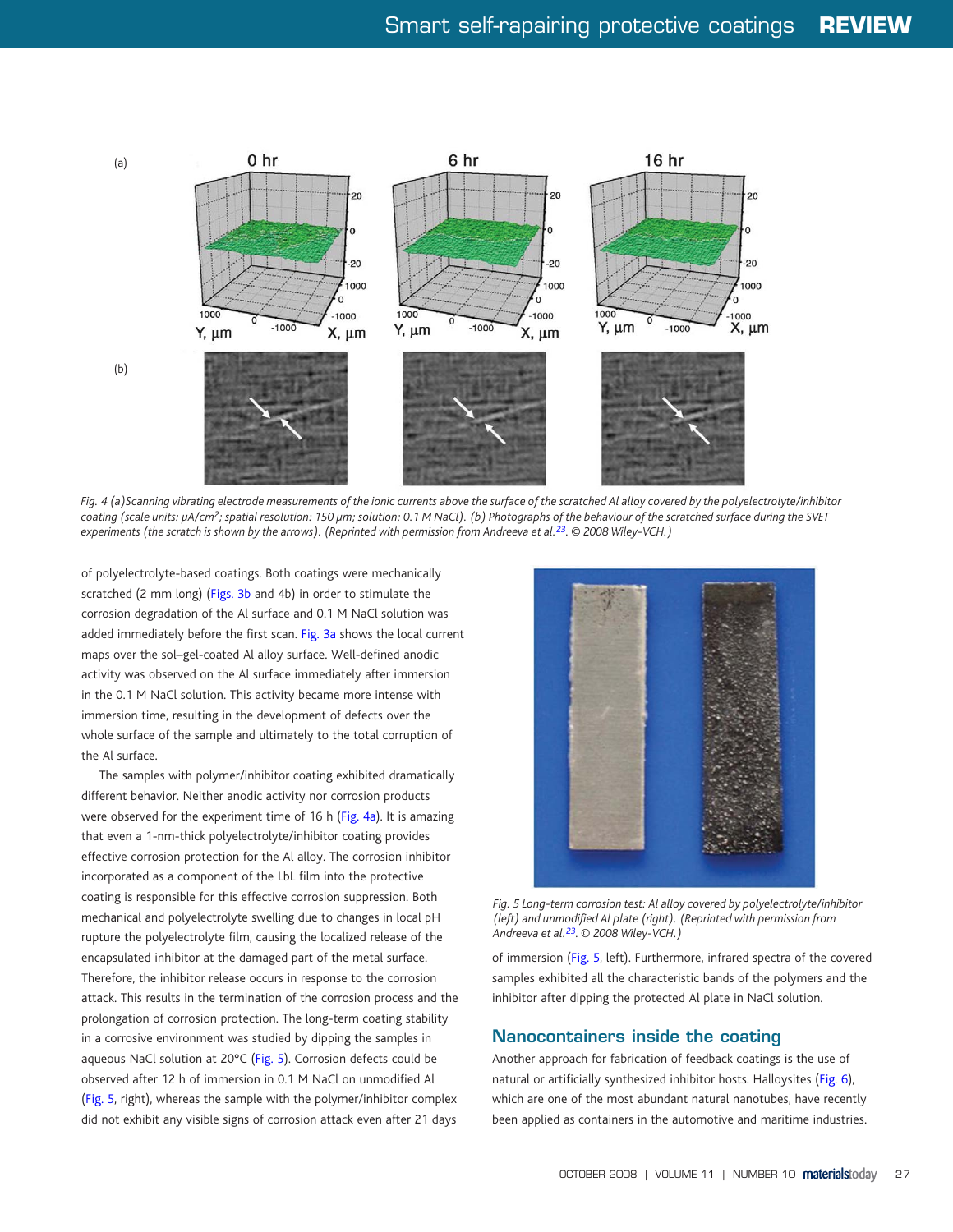## $\bigoplus$

# **REVIEW** Smart self-rapairing protective coatings

The advantages of this type of container are its low price (approx. \$6.3 per kg) and the possibility of mining it by the ton. Halloysite is an aluminosilicate clay, up to 3.0 µm in length and with an outer diameter of up to 0.3  $\mu$ m<sup>34</sup>. Due to the active surfaces and its particular shape, halloysite can be easily loaded with cationic compounds. The hos[t](#page-5-0)  (halloysite)–guest (loaded compounds) interaction is pH dependent. pH changes affect the complex stability and, therefore, trigger release of the loaded species. The pH sensitivity of halloysite can be enhanced by the formation of a pH-sensitive polyelectrolyte nanotube [shell](#page-5-0)  coating of retardant polymers following their saturation with corrosion inhibitor $35$ . To equip the halloysite nanotubes with controlled release properties, the surface of the nanotubes loaded with benzotriazole can by modified by the LbL deposition of polystyrene sulfonate/ polyallylamine hydrochloride bilayers such that the openings at the edges became blocked with polyelectrolytes. Approximately 10% of the loaded material is released from halloysite nanotubes without a polyelectrolyte shell after 6 days of storage in neutral water. In contrast, the polyelectrolyte shell prevents any spontaneous release of the inhibitor, blocking the permeability of the halloysite nanotubes. The release of benzotriazole from halloysite nanotubes with a polyelectrolyte shell is triggered at pH 10. Loading of the halloysites with benzotriazole followed by the impregnation of nanotubes into a standard sol–gel (SiO*x*/ZrO*x*) coating results in the self-healing ability of the coating without any deterioration in the initial barrier properties of the sol–gel.

The drawbacks of the natural nanotube halloysite lie in its poorly defined composition, its particle size, the size of its inner hollow lumen, and the presence of 10–20% of dense, non-hollow material in the commercial supply. These properties depend on the deposit of halloysite clay. To overcome these obstacles, if necessary, one can use mesoporous and microporous particles nearer to 100 nm in size as hosts for the entrapped inhibitor. These particles, mostly  $SiO<sub>2</sub>$  or TiO<sub>2</sub>, can be prepared via a large number of methods, as reported in the literature<sup>36-39</sup>.

The anticorrosion activity of the halloysite/sol–gel hybrid coating was tested by SVET. A small amount of anodic activity was observed in the first 10 min (scanning time) after defect formation. However,

Mesoporous SiO<sub>2</sub> nanoparticles covered with polyelectrolyte layers and loaded with inhibitor (2-(benzothiazol-2-ylsulfanyl)-succinic acid) were randomly introduced into a hybrid  $ZrO<sub>2</sub>$ –SiO<sub>2</sub> sol–gel film. The spontaneou[s rel](#page-6-0)ease of inhibitor was avoided by the formation of a polyelectrolyte shell over the container's outermost surface. Particles were prepared through sol–gel synthesis by adding tetraethoxysilane to ethanol solution, water and cetyltrimethylammonium bromide surfactant. The pore size covered a narrow range, of between 2 and 13 nm, wit[h an aver](#page-5-0)age size of ~3–4 nm. The polyelectrolyte shell was formed by the LbL deposition procedure. Positive polyethyleneimine was deposited first on the  $SiO<sub>2</sub>$ , followed by a negative polystyrene sulfonate layer. The inhibitor content in the nanocontainers was equal to 85 mg/g of the initial SiO2 particles. The hybrid SiO*x*/ZrO*x* sol–gel film [with in](#page-5-0)hibitor-loaded  $SiO<sub>2</sub>$  containers was prepared by adding mesoporous  $SiO<sub>2</sub>$  to the mixture of sols followed by deposition onto the metal Al alloy by the dip-coating procedure. A uniform distribution of  $SiO<sub>2</sub>$  containers was achieved, with a distance between the containers of ~15–20 nm.

after 3 h the surface showed negligible ion flux, indicating the absence of any corrosion processes. Therefore, the defected zone on the sol–gel coating was passivated by the release of the encapsulated inhibitor caused by the corrosion process, and there was no sign of the corrosion after 3 h of immersion.

The release of the 2-(benzothiazol-2-ylsulfanyl)-succinic acid from containers with a polyelectrolyte shell is triggered at pH 10. This effect is self-regulated and the inhibitor release takes place only in the region with the high pH, which triggers the self-healing process<sup>40-43</sup>. When the pH returns to the initial value, the shell is closed and the release of the inhibitor stops. The SVET experiment shows that a self-healing ability can be achieved (Fig. 7). The corrosion activity was negligible at the beginning of the measurements, but appeared in the films both with and without inhibitor-loaded containers after 42 h (Fig. 7a). At the same time, the sol–gel films without the containers showed twice as much anodic activity (~20µA/cm2) as those with them. The SVET measurements taken 60 h (Fig. 7b) after the start show that the anodic activity increased dramatically in the case of the sol–gel coating without the containers (large picture in Fig. 7b). In contrast, practical no corrosion was found at the surface of the coating with the containers (small picture in Fig. 7b).

Internal or external triggers other than pH can be used to

trigger the release of inhibitor from nanocontainers incorporated into anticorrosion coatings. Examples include changes in the local electrochemical potential of the surface, heat, light, and humidity. The addition of a light-sensitive component (nanoparticles) into the polyelectrolyte-based nanocontainer shell would enable it to be

28 **materialstoday** OCTOBER 2008 | VOLUME 11 | NUMBER 10

MT1110p24\_31.indd 28 18/09/2008 15:15:51



*Fig. 6 Scanning electron microscopy image of halloysite nanotubes deposited onto an Al alloy surface.*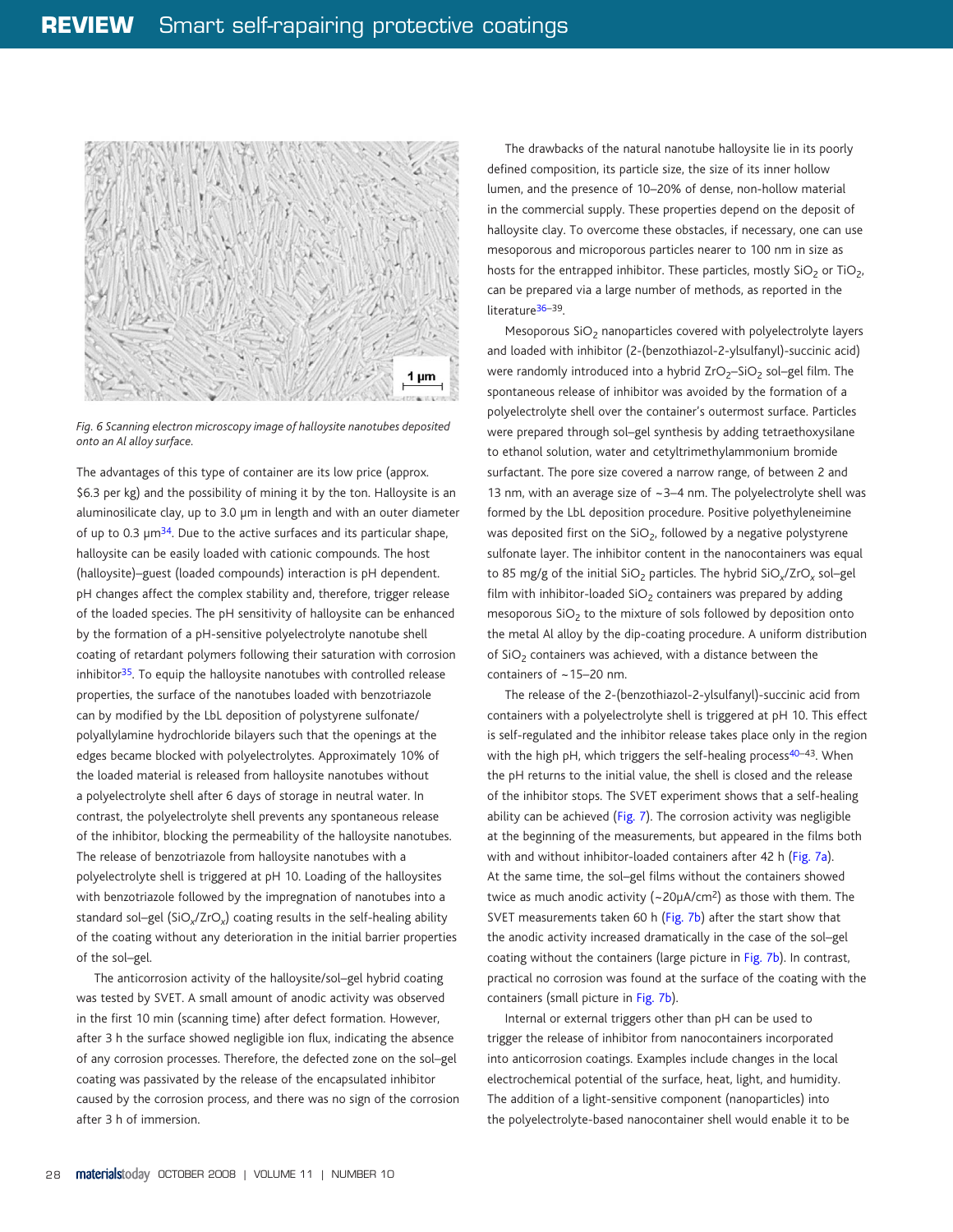# Smart self-rapairing protective coatings **REVIEW**

opened under light irradiation of a specific wavelength, depending on the sensitivity of the additional component $44-47$ . If a scratch or other defect occurs, the illumination would ensure that the defect would be repaired.

One interesting approach to the fabrication of light-sensitive nanocontainers is based on the use of porous  $TiO<sub>2</sub>$  as a host for the incorporation of the inhibitor and of a polyelectrolyte shell to block any uncontrolled leakage from the mesopores. The aim of our study was to use UV light to open  $TiO_2$ -based containers as traditional mesoporous containers are not sensitive to such irradiation. Benzotriazole was

loaded into  $TiO<sub>2</sub>$  as a corrosion inhibitor, and UV-induced shell oxidation and the release of inhibitor to restore the anticorrosion coating were studied. TiO<sub>2</sub> particles are  $\sim$  100 nm in size, possess 5 nm pores, and have anatase crystal modification. The 365 nm line of a 120 W high-pressure Hg lamp was used for the UV activation of TiO<sub>2</sub> containers. The thickness of the obtained PEI/PSS polyelectrolyte shell was ~10 nm. By this shell protection, no release of benzotriazole from  $TiO<sub>2</sub>$  containers was found if the surrounding environment was not changed. The inhibitor could be kept inside the containers until the moment of the UV irradiation.

*Fig. 8 Confocal images of polyelectrolyte containers with a TiO<sub>2</sub> core (in luminescent mode). The images are obtained (a) before and (c) after UV irradiation. The particles in the figures correspond to the aggregates of nanocontainers. Scanning vibrating electrode measurements of the ionic currents above the surface of polyelectrolyte–TiO2-based nanocontainers incorporated into SiOx/ZrOx hybrid film (Al alloy is a substrate) (b) after 12 h of corrosion and (d) after UV irradiation and inhibitor release. Scale units: µA/cm2; spatial resolution: 150 µm; solution: 0.1 M NaCl.* 

OCTOBER 2008 | VOLUME 11 | NUMBER 10 **materialst**oday 29

MT1110p24\_31.indd 29 18/09/2008 15:15:52

 $\bigoplus$ 

*Fig. 7 Scanning vibrating electrode measurements of the ionic currents above the surface of the individual SiOx/ZrOx hybrid film (the large pictures) and SiOx/ZrOx* hybrid film with inhibitor-loaded SiO<sub>2</sub> nanocontainers (the small pictures) after (a) 42 h and (b) 60 h of corrosion. Scale units: µA/cm<sup>2</sup>; spatial resolution: 150 µm; *solution: 0.1 M NaCl.*

<span id="page-5-0"></span>

◈